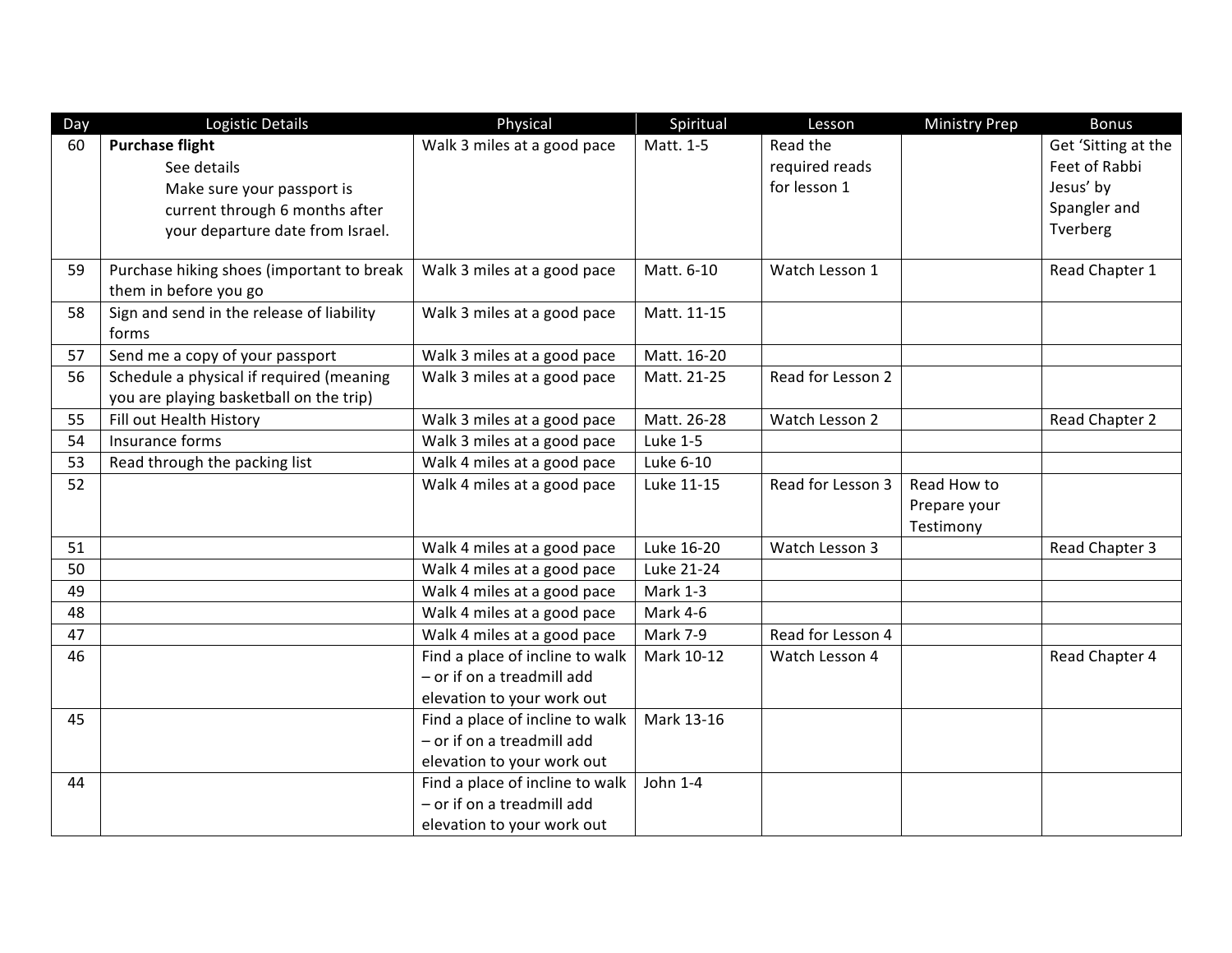| 43 |                                          | Find a place of incline to walk | John 5-8            |                   |                |
|----|------------------------------------------|---------------------------------|---------------------|-------------------|----------------|
|    |                                          | - or if on a treadmill add      |                     |                   |                |
|    |                                          | elevation to your work out      |                     |                   |                |
| 42 |                                          | Find a place of incline to walk | John 9-12           |                   | Read Chapter 5 |
|    |                                          | - or if on a treadmill add      |                     |                   |                |
|    |                                          | elevation to your work out      |                     |                   |                |
| 41 |                                          | Find a place of incline to walk | John13-16           | Read for Lesson 5 |                |
|    |                                          | - or if on a treadmill add      |                     |                   |                |
|    |                                          | elevation to your work out      |                     |                   |                |
| 40 |                                          | Walk 4 miles and increase       | John 17-21          | Watch Lesson 5    |                |
|    |                                          | your pace                       |                     |                   |                |
| 39 |                                          | Walk 4 miles and increase       | Genesis 1-5         |                   |                |
|    |                                          | your pace                       |                     |                   |                |
| 38 |                                          | Walk 4 miles and increase       | Genesis 6-10        |                   | Read Chapter 6 |
|    |                                          | your pace                       |                     |                   |                |
| 37 |                                          | Walk 4 miles and increase       | Genesis 11-15       |                   |                |
|    |                                          | your pace                       |                     |                   |                |
| 36 |                                          | Walk 4 miles and increase       | Genesis 16-20       |                   |                |
|    |                                          | your pace                       |                     |                   |                |
| 35 |                                          | Walk 4 miles and increase       | Genesis 21-23       | Read for Lesson 6 |                |
|    |                                          | your pace                       |                     |                   |                |
| 34 |                                          | Walk 4 miles and increase       | Exodus 1-5          | Watch Lesson 6    | Read Chapter 7 |
|    |                                          | your pace                       |                     |                   |                |
| 33 |                                          | Mixture of workouts - pace      | Exodus 6-10         |                   |                |
|    |                                          | and incline - push yourself     |                     |                   |                |
| 32 |                                          | Mixture of workouts - pace      | <b>Exodus 11-15</b> |                   |                |
|    |                                          | and incline - push yourself     |                     |                   |                |
| 31 |                                          | Mixture of workouts - pace      | Exodus 16-20        |                   |                |
|    |                                          | and incline - push yourself     |                     |                   |                |
| 30 | Start to purchase things for the trip:   | Mixture of workouts - pace      | Deut. 1-5           |                   | Read Chapter 8 |
|    | Snacks, special clothing you might need, | and incline - push yourself     |                     |                   |                |
|    | etc                                      |                                 |                     |                   |                |
| 29 |                                          | Mixture of workouts - pace      | Deut. 6-10          | Read for Lesson 7 |                |
|    |                                          | and incline - push yourself     |                     |                   |                |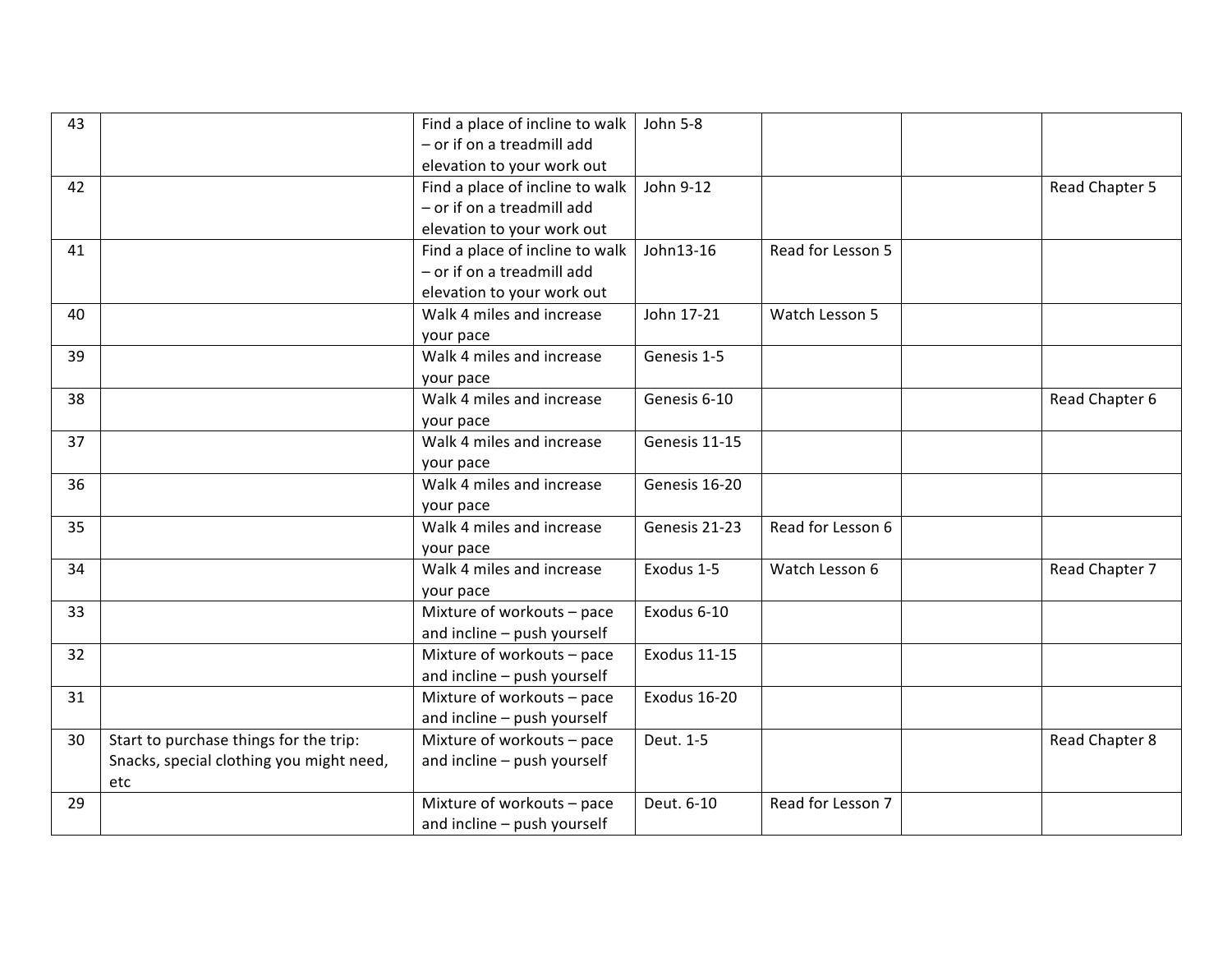| 28 | Mixture of workouts - pace  | Deut. 11-15     | Watch Lesson 7    |                 |
|----|-----------------------------|-----------------|-------------------|-----------------|
|    | and incline - push yourself |                 |                   |                 |
| 27 | Mixture of workouts - pace  | Deut. 16-20     |                   |                 |
|    | and incline - push yourself |                 |                   |                 |
| 26 | Mixture of workouts - pace  | Deut. 21-25     |                   | Read Chapter 9  |
|    | and incline - push yourself |                 |                   |                 |
| 25 | Mixture of workouts - pace  | Deut. 26-30     |                   |                 |
|    | and incline - push yourself |                 |                   |                 |
| 24 | Mixture of workouts - pace  | Deut. 31-34     |                   |                 |
|    | and incline - push yourself |                 |                   |                 |
| 23 | Mixture of workouts - pace  |                 | Read for Lesson 8 |                 |
|    | and incline - push yourself |                 |                   |                 |
| 22 | Mixture of workouts - pace  | Matt. 1-5       | Watch Lesson 8    | Read Chapter 10 |
|    | and incline - push yourself |                 |                   |                 |
| 21 | Mixture of workouts - pace  | Matt. 6-10      |                   |                 |
|    | and incline - push yourself |                 |                   |                 |
| 20 | Mixture of workouts - pace  | Matt. 11-15     |                   |                 |
|    | and incline - push yourself |                 |                   |                 |
| 19 | Mixture of workouts - pace  | Matt. 16-20     |                   |                 |
|    | and incline - push yourself |                 |                   |                 |
| 18 | Mixture of workouts - pace  | Matt. 21-25     |                   | Read Chapter 11 |
|    | and incline - push yourself |                 |                   |                 |
| 17 | Mixture of workouts - pace  | Matt. 26-28     | Read for Lesson 9 |                 |
|    | and incline - push yourself |                 |                   |                 |
| 16 | Mixture of workouts - pace  | <b>Luke 1-5</b> | Watch Lesson 9    |                 |
|    | and incline - push yourself |                 |                   |                 |
| 15 | Mixture of workouts - pace  | Luke 6-10       |                   |                 |
|    | and incline - push yourself |                 |                   |                 |
| 14 | Mixture of workouts - pace  | Luke 11-15      |                   | Read Chapter 12 |
|    | and incline - push yourself |                 |                   |                 |
| 13 | Mixture of workouts - pace  | Luke 16-20      |                   |                 |
|    | and incline - push yourself |                 |                   |                 |
| 12 | Mixture of workouts - pace  | Luke 21-24      |                   |                 |
|    | and incline - push yourself |                 |                   |                 |